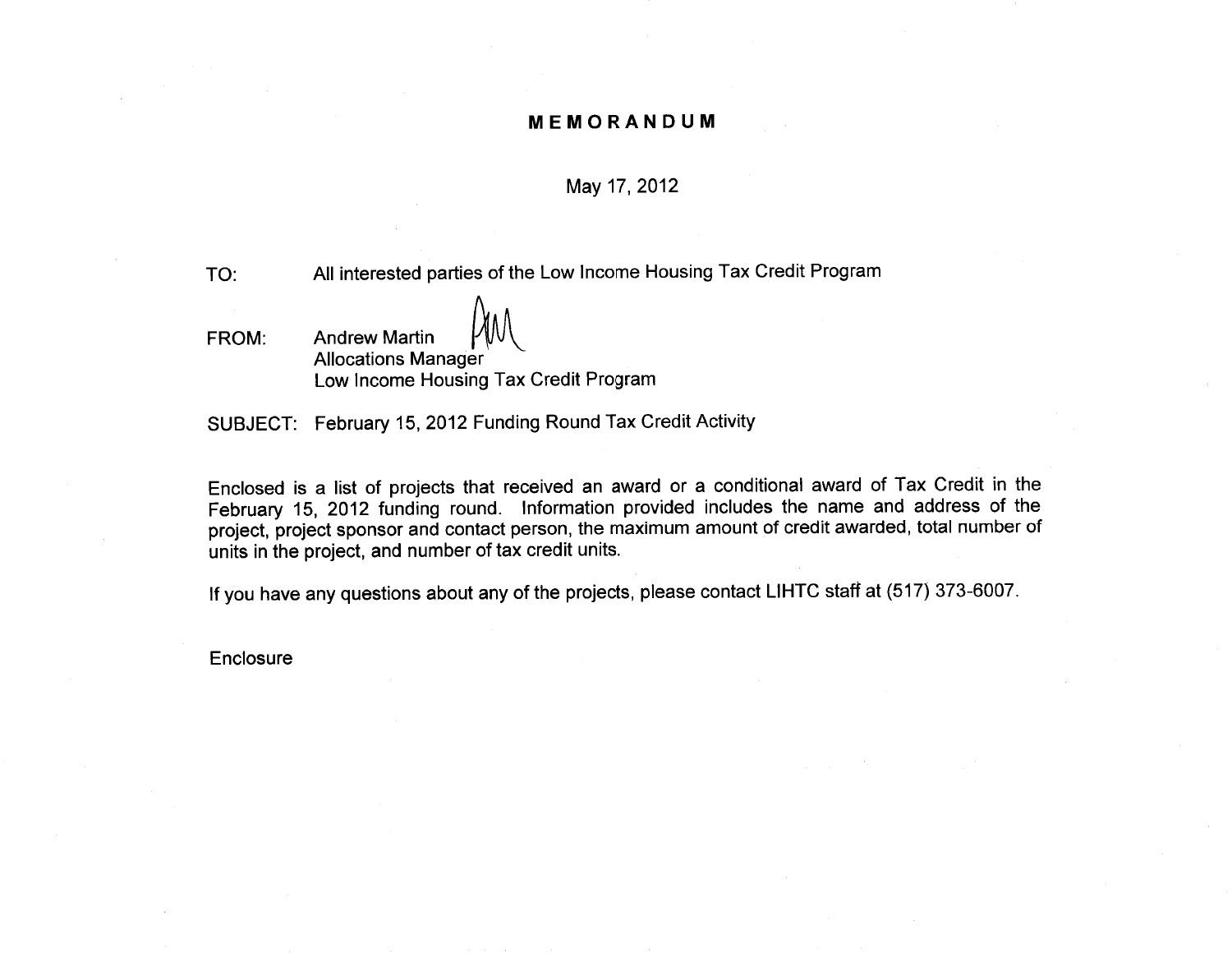| <b>Project #: C12031</b> | <b>Owner Contact:</b><br>James Gilbert 313.308.8833               |                          |                                    |  |  |
|--------------------------|-------------------------------------------------------------------|--------------------------|------------------------------------|--|--|
|                          | Project Name: Adrian Village Apartments<br>Adrian Village LDHA LP |                          |                                    |  |  |
|                          | Project Address: 1542 Village Green Lane                          | 8131 E. Jefferson Ave    |                                    |  |  |
|                          |                                                                   |                          | Detroit, MI 48214                  |  |  |
|                          | Adrian, MI 49221                                                  | <b>Amt Requested:</b>    | \$877,283<br># Bldgs: 15           |  |  |
|                          | <b>County: Lenawee</b>                                            | <b>Amt Awarded:</b>      | \$877,163<br># Total Units:<br>114 |  |  |
|                          |                                                                   |                          | # LIHTC Units: 114                 |  |  |
|                          | <b>Category/Set-Aside Funded In:</b>                              | Preservation / Nonprofit | <b>Target Units:</b><br>Family     |  |  |
| <b>Application Date:</b> | 2/15/2012<br>Self Score: 188                                      |                          | Final Score: 198                   |  |  |
|                          |                                                                   |                          |                                    |  |  |
| <b>Project #: C12019</b> |                                                                   | <b>Owner Contact:</b>    | Tim Hovey<br>517.669.6024          |  |  |
|                          | Project Name: Apple Blossom Apartments                            |                          | Apple Blossom LDHA LLC             |  |  |
|                          | Project Address: 218 W. Cayuga St                                 |                          | 11673 Hidden Spring Trail          |  |  |
|                          |                                                                   |                          | DeWitt, MI 48820                   |  |  |
|                          | Iron River, MI 49935                                              | <b>Amt Requested:</b>    | \$680,586<br># Bldgs: 1            |  |  |
| County: Iron             |                                                                   | <b>Amt Awarded:</b>      | \$680,586<br># Total Units: 22     |  |  |
|                          |                                                                   |                          | # LIHTC Units: 22                  |  |  |
|                          | <b>Category/Set-Aside Funded In:</b>                              | PSH / Rural              | <b>Target Units:</b><br>Family     |  |  |
| <b>Application Date:</b> | 2/15/2012<br>Self Score: 179                                      |                          | <b>Final Score:</b><br>182         |  |  |
|                          |                                                                   |                          |                                    |  |  |
| <b>Project #: C12010</b> |                                                                   | <b>Owner Contact:</b>    | <b>Jeff Gates</b><br>248.921.8112  |  |  |
|                          | <b>Project Name:</b> Green Meadows Apartments                     |                          | TJ Green Meadows LDHA LP           |  |  |
|                          | Project Address: 281 Green Street                                 |                          | 605 South Capitol Avenue           |  |  |
|                          |                                                                   |                          | Lansing, MI 48933                  |  |  |
|                          | Springport, MI 49284                                              | <b>Amt Requested:</b>    | \$170,849<br># Bldgs: 2            |  |  |
| <b>County:</b>           | Jackson                                                           | <b>Amt Awarded:</b>      | # Total Units: 24<br>\$170,625     |  |  |
|                          |                                                                   |                          | # LIHTC Units: 24                  |  |  |
|                          | <b>Category/Set-Aside Funded In:</b>                              | Preservation / Rural     | <b>Target Units:</b><br>Family     |  |  |
| <b>Application Date:</b> | 2/15/2012<br>Self Score: 198                                      |                          | Final Score: 202                   |  |  |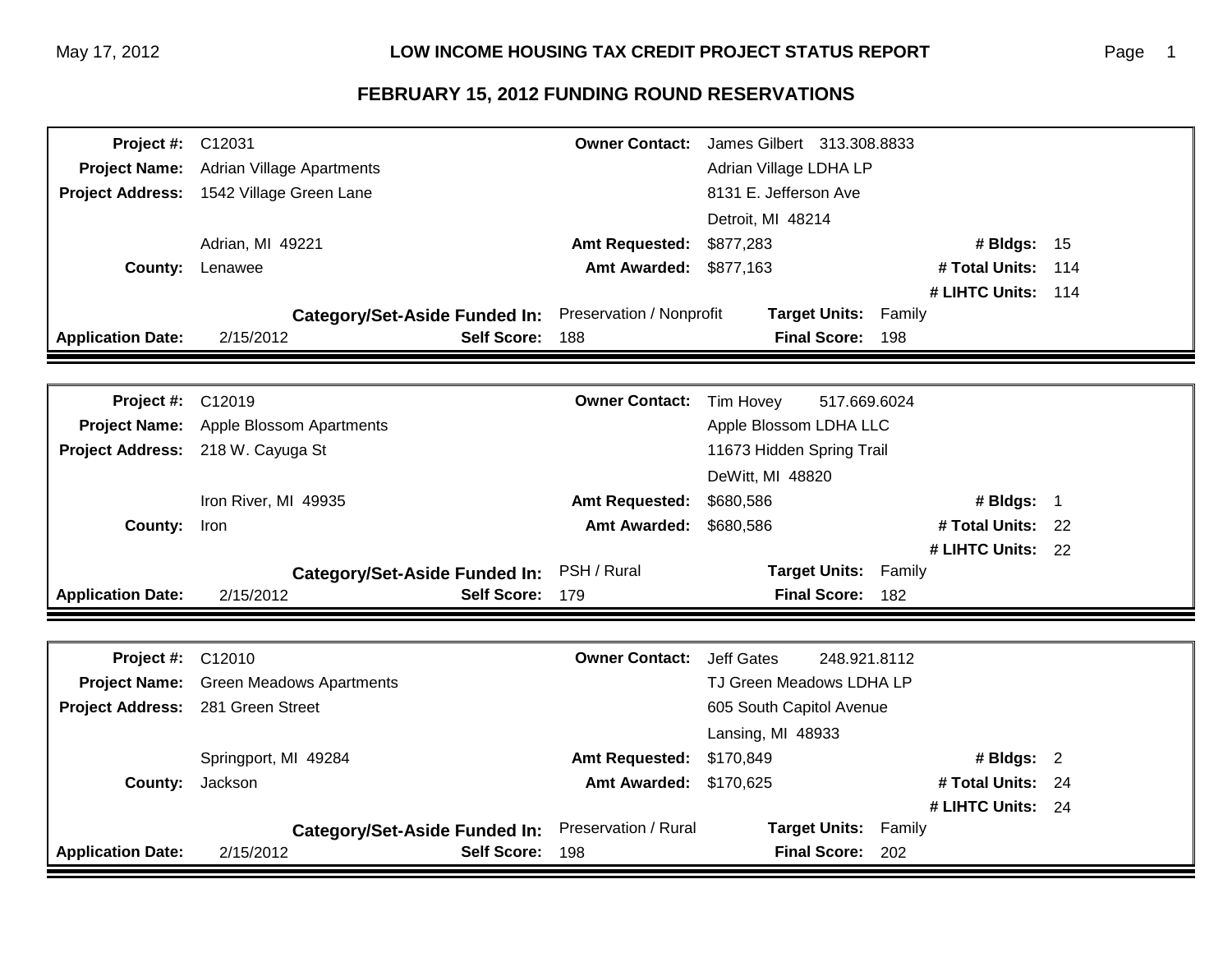| <b>Project #: C12024</b>      |                                                                                         | <b>Owner Contact:</b> | <b>Karl Chew</b><br>989.837.6272         |     |  |
|-------------------------------|-----------------------------------------------------------------------------------------|-----------------------|------------------------------------------|-----|--|
|                               | Project Name: 205 South Division Avenue Apartments<br>205 South Division Avenue LDHA LP |                       |                                          |     |  |
|                               | Project Address: 205 South Division Avenue                                              |                       | 2802 Jefferson Ave                       |     |  |
|                               |                                                                                         |                       | Midland, MI 48640                        |     |  |
|                               | Grand Rapids, MI 49503                                                                  | <b>Amt Requested:</b> | \$902,920<br># Bldgs: 1                  |     |  |
| <b>County:</b>                | Kent                                                                                    | <b>Amt Awarded:</b>   | \$902,875<br># Total Units: 38           |     |  |
|                               |                                                                                         |                       | # LIHTC Units: 30                        |     |  |
|                               | <b>Category/Set-Aside Funded In:</b>                                                    | Open / Distressed     | <b>Target Units:</b><br>Family           |     |  |
| <b>Application Date:</b>      | 2/15/2012<br>Self Score: 192                                                            |                       | Final Score: 189                         |     |  |
|                               |                                                                                         |                       |                                          |     |  |
| <b>Project #: C12025</b>      |                                                                                         | <b>Owner Contact:</b> | <b>Karl Chew</b><br>989.837.6272         |     |  |
|                               | Project Name: 26 Cherry St Apartments                                                   |                       | 26 Cherry Street LDHA LP                 |     |  |
| Project Address: 26 Cherry St |                                                                                         |                       | 2802 Jefferson Ave                       |     |  |
|                               |                                                                                         |                       | Midland, MI 48640                        |     |  |
|                               | Grand Rapids, MI 49503                                                                  | <b>Amt Requested:</b> | \$988,908<br># Bldgs: 1                  |     |  |
| County:                       | Kent                                                                                    | <b>Amt Awarded:</b>   | # Total Units: 45<br>\$988,857           |     |  |
|                               |                                                                                         |                       | # LIHTC Units: 36                        |     |  |
|                               | <b>Category/Set-Aside Funded In:</b>                                                    | Open / Distressed     | <b>Target Units:</b><br>Family           |     |  |
| <b>Application Date:</b>      | 2/15/2012<br>Self Score: 192                                                            |                       | <b>Final Score:</b><br>189               |     |  |
|                               |                                                                                         |                       |                                          |     |  |
| <b>Project #: C12022</b>      |                                                                                         | <b>Owner Contact:</b> | <b>Dennis Sturtevant</b><br>616.454.0928 |     |  |
| <b>Project Name:</b>          | <b>Herkimer Apartments-Division Ave</b>                                                 |                       | Herkimer Apartments LDHA LP              |     |  |
|                               | Project Address: 323 South Division Ave                                                 |                       | 101 Sheldon Blvd. Suite 2                |     |  |
|                               |                                                                                         |                       | Grand Rapids, MI 49503                   |     |  |
|                               | Grand Rapids, MI 49503                                                                  | <b>Amt Requested:</b> | \$1,192,038<br># Bldgs: 1                |     |  |
| County:                       | Kent                                                                                    | <b>Amt Awarded:</b>   | # Total Units:<br>\$1,188,556            | -55 |  |
|                               |                                                                                         |                       | # LIHTC Units: 55                        |     |  |
|                               | <b>Category/Set-Aside Funded In:</b>                                                    | PSH / Nonprofit       | <b>Target Units:</b><br>Family           |     |  |
| <b>Application Date:</b>      | 2/15/2012<br>Self Score: 212                                                            |                       | <b>Final Score:</b><br>186               |     |  |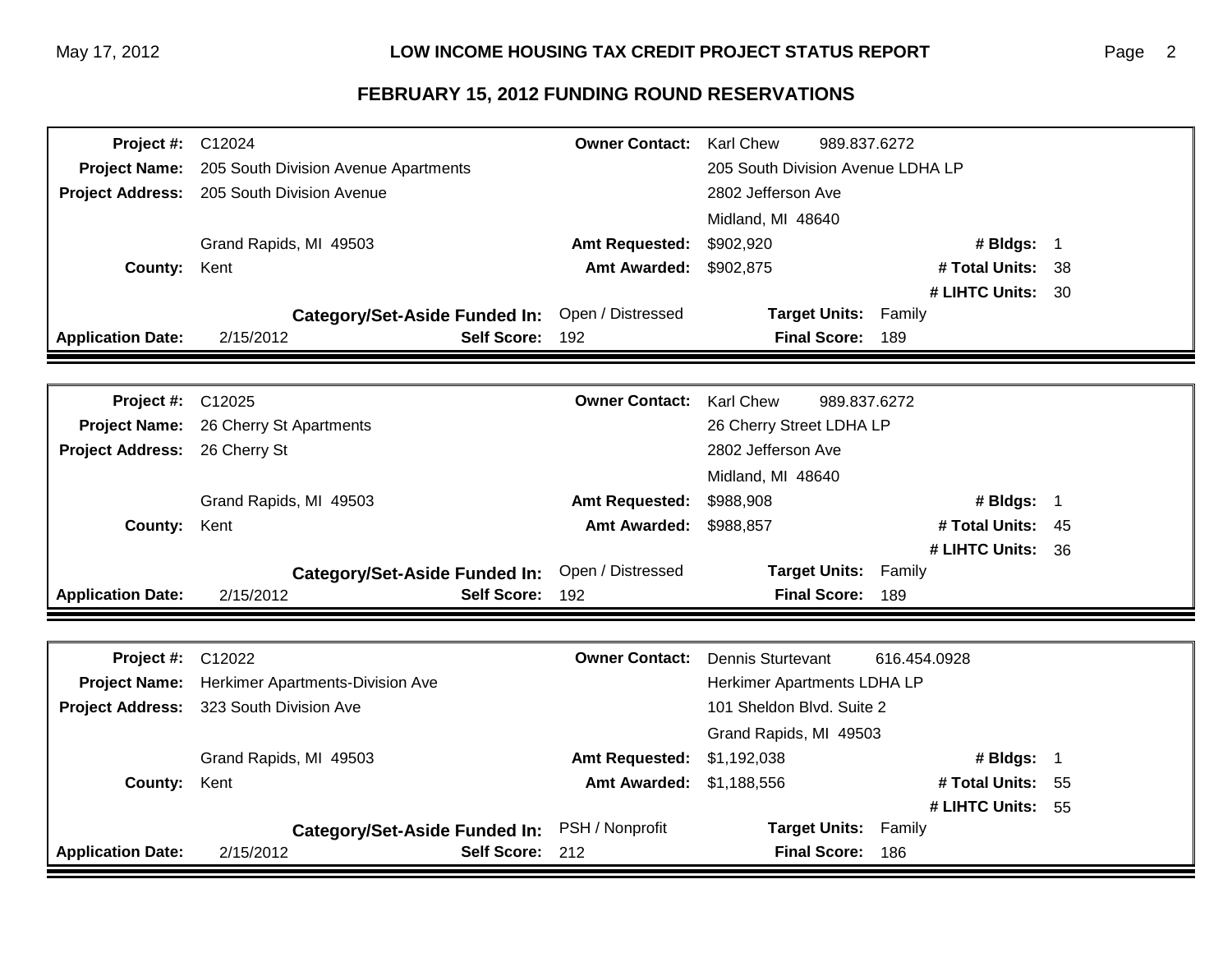| <b>Project #: C12023</b>          |                                                                    | <b>Owner Contact:</b>  | Dennis Sturtevant                 | 616.454.0928      |  |
|-----------------------------------|--------------------------------------------------------------------|------------------------|-----------------------------------|-------------------|--|
|                                   | Project Name: Herkimer Commerce-Commerce Ave.                      |                        | Herkimer Commerce LDHA LP         |                   |  |
|                                   | Project Address: 300 Commerce Ave. SE<br>101 Sheldon Blvd, Suite 2 |                        |                                   |                   |  |
|                                   |                                                                    |                        | Grand Rapids, MI 49503            |                   |  |
|                                   | Grand Rapids, MI 49503                                             | <b>Amt Requested:</b>  | \$1,404,961                       | # Bldgs: 1        |  |
| County: Kent                      |                                                                    | <b>Amt Awarded:</b>    | \$1,401,789                       | # Total Units: 67 |  |
|                                   |                                                                    |                        |                                   | # LIHTC Units: 67 |  |
|                                   | <b>Category/Set-Aside Funded In:</b>                               | PSH / Nonprofit        | <b>Target Units:</b>              | Family            |  |
| <b>Application Date:</b>          | 2/15/2012<br><b>Self Score:</b>                                    | 197                    | Final Score: 162                  |                   |  |
|                                   |                                                                    |                        |                                   |                   |  |
| Project #: C12015                 |                                                                    | <b>Owner Contact:</b>  | David Cooper, Jr.                 | 614.396.3200      |  |
| <b>Project Name:</b>              | Lloyd House                                                        |                        | Lloyd House LDHA LP               |                   |  |
| Project Address: 927 First Street |                                                                    |                        | 229 Huber Village Blvd, Suite 100 |                   |  |
|                                   |                                                                    |                        | Westerville, OH 43081             |                   |  |
|                                   | Menominee, MI 49858                                                | <b>Amt Requested:</b>  | \$870,157                         | # Bldgs: 1        |  |
| <b>County:</b>                    | Menominee                                                          | <b>Amt Awarded:</b>    | \$870,157                         | # Total Units: 44 |  |
|                                   |                                                                    |                        |                                   | # LIHTC Units: 42 |  |
|                                   | <b>Category/Set-Aside Funded In:</b>                               | Open / Rural           | <b>Target Units:</b>              | Family            |  |
| <b>Application Date:</b>          | 2/15/2012<br><b>Self Score:</b>                                    | 188                    | <b>Final Score:</b>               | 193               |  |
|                                   |                                                                    |                        |                                   |                   |  |
| <b>Project #: C12028</b>          |                                                                    | <b>Owner Contact:</b>  | Rochelle Upfal 248.661.1836       |                   |  |
| <b>Project Name:</b>              | <b>Prentis I Apartments</b>                                        |                        | Prentis I JSL LDHA LP             |                   |  |
|                                   | Project Address: 15100 W. Ten Mile Rd                              |                        | 15000 W. Ten Mile Rd              |                   |  |
|                                   |                                                                    |                        | Oak Park, MI 48237                |                   |  |
|                                   | Oak Park, MI 48237                                                 | <b>Amt Requested:</b>  | \$1,158,215                       | # Bldgs: 1        |  |
| <b>County:</b>                    | Oakland                                                            | <b>Amt Awarded:</b>    | \$1,158,215                       | # Total Units: 97 |  |
|                                   |                                                                    |                        |                                   | # LIHTC Units: 97 |  |
|                                   | <b>Category/Set-Aside Funded In:</b>                               | Preservation / Elderly | <b>Target Units:</b>              | Elderly           |  |
| <b>Application Date:</b>          | 2/15/2012<br><b>Self Score:</b>                                    | 192                    | <b>Final Score:</b>               | 191               |  |